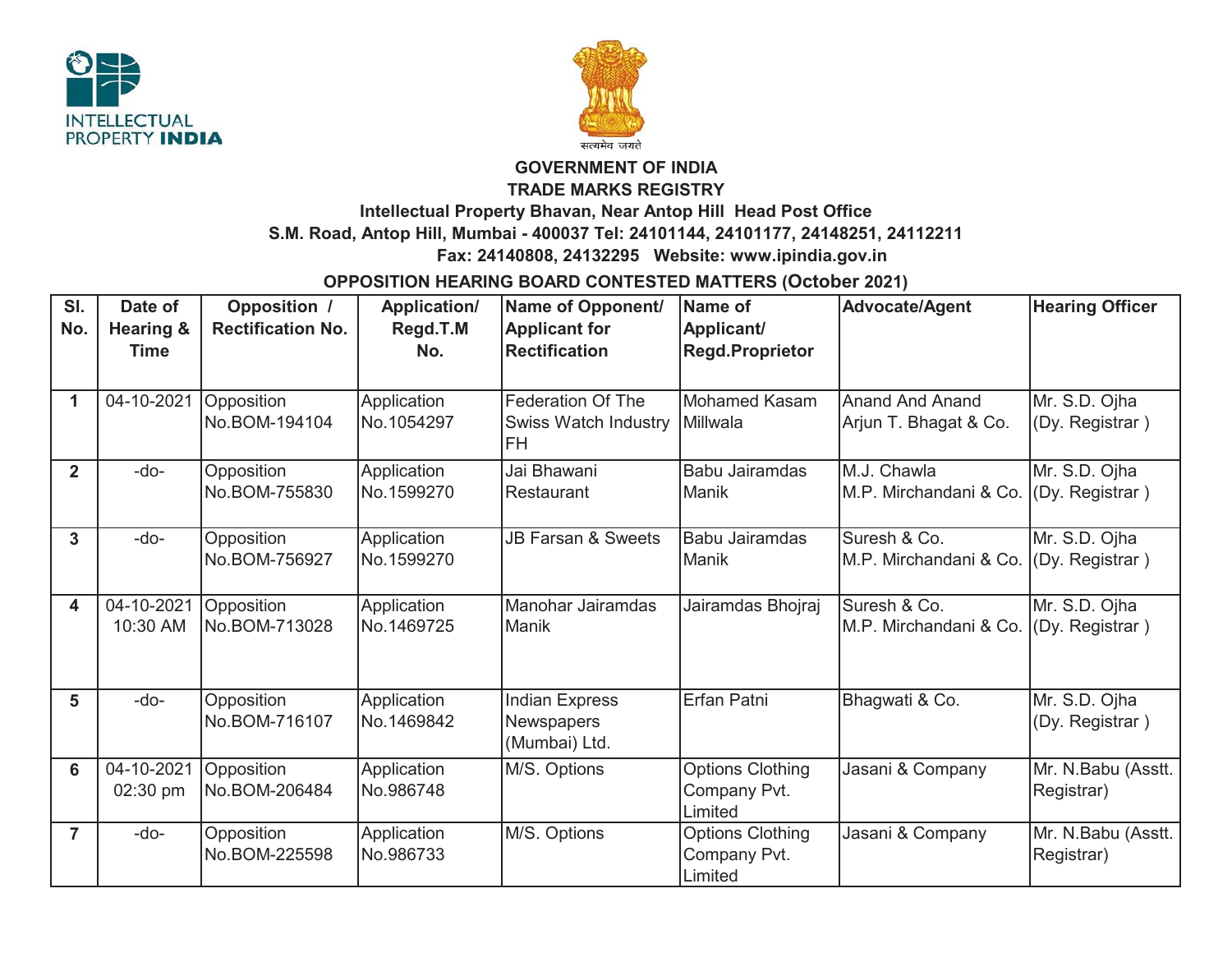| 8  | -do- | Opposition<br>No.BOM-225599 | Application<br>No.986734 | M/S. Options | <b>Options Clothing</b><br>Company Pvt.                       | Jasani & Company | Mr. N.Babu (Asstt.<br>Registrar) |
|----|------|-----------------------------|--------------------------|--------------|---------------------------------------------------------------|------------------|----------------------------------|
| 9  | -do- | Opposition<br>No.BOM-225600 | Application<br>No.986739 | M/S. Options | Limited<br><b>Options Clothing</b><br>Company Pvt.<br>Limited | Jasani & Company | Mr. N.Babu (Asstt.<br>Registrar) |
| 10 | -do- | Opposition<br>No.BOM-225601 | Application<br>No.986740 | M/S. Options | <b>Options Clothing</b><br>Company Pvt.<br>Limited            | Jasani & Company | Mr. N.Babu (Asstt.<br>Registrar) |
| 11 | -do- | Opposition<br>No.BOM-225603 | Application<br>No.986750 | M/S. Options | <b>Options Clothing</b><br>Company Pvt.<br>Limited            | Jasani & Company | Mr. N.Babu (Asstt.<br>Registrar) |
| 12 | -do- | Opposition<br>No.BOM-225604 | Application<br>No.986719 | M/S. Options | <b>Options Clothing</b><br>Company Pvt.<br>Limited            | Jasani & Company | Mr. N.Babu (Asstt.<br>Registrar) |
| 13 | -do- | Opposition<br>No.BOM-225605 | Application<br>No.986720 | M/S. Options | Options Clothing<br>Company Pvt.<br>Limited                   | Jasani & Company | Mr. N.Babu (Asstt.<br>Registrar) |
| 14 | -do- | Opposition<br>No.BOM-225606 | Application<br>No.986721 | M/S. Options | <b>Options Clothing</b><br>Company Pvt.<br>Limited            | Jasani & Company | Mr. N.Babu (Asstt.<br>Registrar) |
| 15 | -do- | Opposition<br>No.BOM-225607 | Application<br>No.986722 | M/S. Options | <b>Options Clothing</b><br>Company Pvt.<br>Limited            | Jasani & Company | Mr. N.Babu (Asstt.<br>Registrar) |
| 16 | -do- | Opposition<br>No.BOM-225608 | Application<br>No.986723 | M/S. Options | <b>Options Clothing</b><br>Company Pvt.<br>Limited            | Jasani & Company | Mr. N.Babu (Asstt.<br>Registrar) |
| 17 | -do- | Opposition<br>No.BOM-225609 | Application<br>No.986724 | M/S. Options | <b>Options Clothing</b><br>Company Pvt.<br>Limited            | Jasani & Company | Mr. N.Babu (Asstt.<br>Registrar) |
| 18 | -do- | Opposition<br>No.BOM-225610 | Application<br>No.986725 | M/S. Options | <b>Options Clothing</b><br>Company Pvt.<br>Limited            | Jasani & Company | Mr. N.Babu (Asstt.<br>Registrar) |
| 19 | -do- | Opposition<br>No.BOM-225612 | Application<br>No.986726 | M/S. Options | <b>Options Clothing</b><br>Company Pvt.<br>Limited            | Jasani & Company | Mr. N.Babu (Asstt.<br>Registrar) |
| 20 | -do- | Opposition<br>No.BOM-225613 | Application<br>No.986729 | M/S. Options | <b>Options Clothing</b><br>Company Pvt.<br>Limited            | Jasani & Company | Mr. N.Babu (Asstt.<br>Registrar) |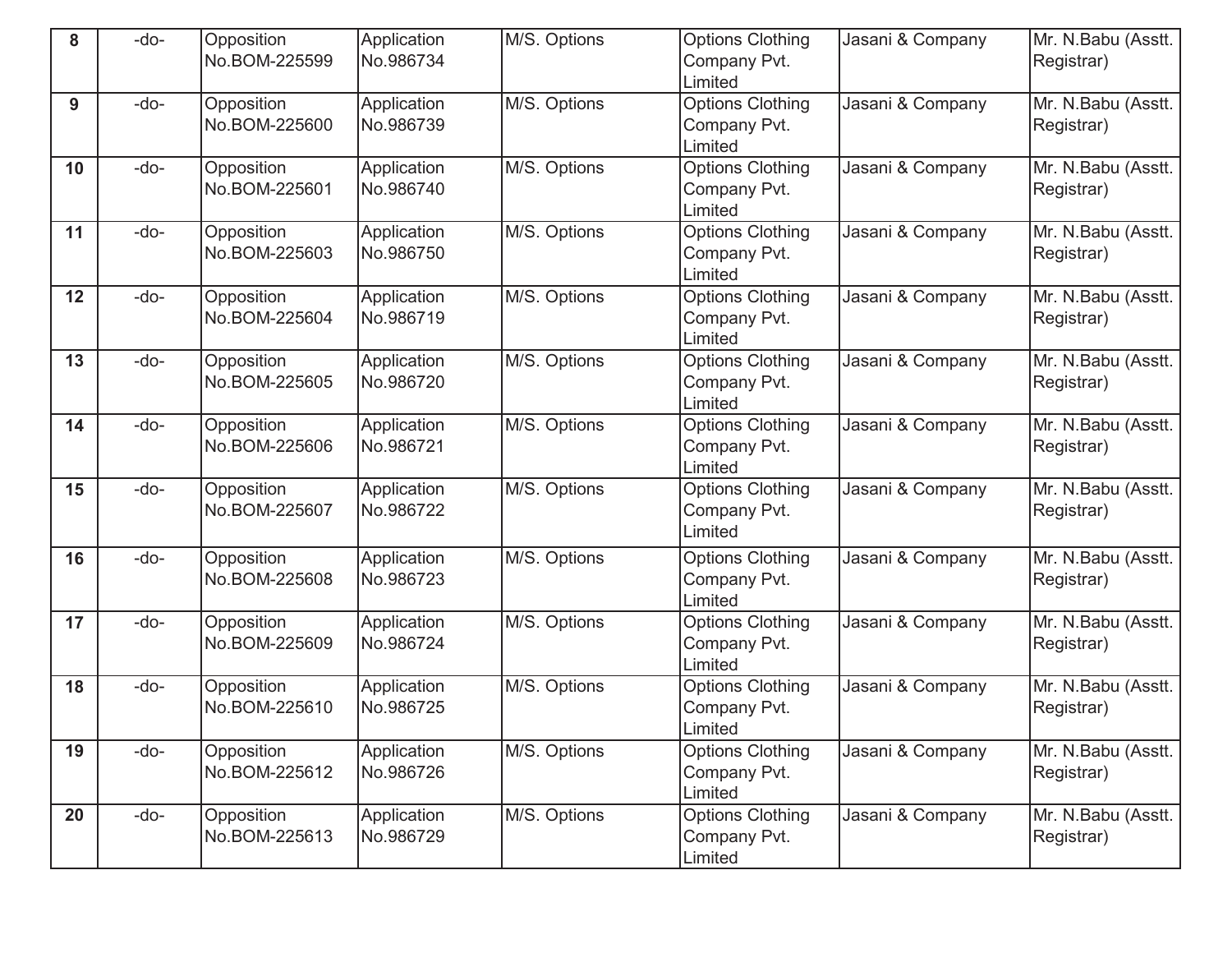| 21 | -do-                   | Opposition<br>No.BOM-225614 | Application<br>No.986730  | M/S. Options             | <b>Options Clothing</b><br>Company Pvt.            | Jasani & Company                                                  | Mr. N.Babu (Asstt.<br>Registrar)       |
|----|------------------------|-----------------------------|---------------------------|--------------------------|----------------------------------------------------|-------------------------------------------------------------------|----------------------------------------|
|    |                        |                             |                           |                          | Limited                                            |                                                                   |                                        |
| 22 | -do-                   | Opposition<br>No.BOM-225615 | Application<br>No.986731  | M/S. Options             | <b>Options Clothing</b><br>Company Pvt.<br>Limited | Jasani & Company                                                  | Mr. N.Babu (Asstt.<br>Registrar)       |
| 23 | -do-                   | Opposition<br>No.BOM-238953 | Application<br>No.986735  | M/S. Options             | <b>Options Clothing</b><br>Company Pvt.<br>Limited | Jasani & Company                                                  | Mr. N.Babu (Asstt.<br>Registrar)       |
| 24 | -do-                   | Opposition<br>No.BOM-238954 | Application<br>No.986736  | M/S. Options             | <b>Options Clothing</b><br>Company Pvt.<br>Limited | Jasani & Company                                                  | Mr. N.Babu (Asstt.<br>Registrar)       |
| 25 | -do-                   | Opposition<br>No.BOM-238956 | Application<br>No.986738  | M/S. Options             | <b>Options Clothing</b><br>Company Pvt.<br>Limited | Jasani & Company                                                  | Mr. N.Babu (Asstt.<br>Registrar)       |
| 26 | -do-                   | Opposition<br>No.BOM-238958 | Application<br>No.986744  | M/S. Options             | <b>Options Clothing</b><br>Company Pvt.<br>Limited | Jasani & Company                                                  | Mr. N.Babu (Asstt.<br>Registrar)       |
| 27 | -do-                   | Opposition<br>No.BOM-258554 | Application<br>No.986732  | M/S. Options             | <b>Options Clothing</b><br>Company Pvt.<br>Limited | Jasani & Company                                                  | Mr. N.Babu (Asstt.<br>Registrar)       |
| 28 | -do-                   | Opposition<br>No.BOM-258555 | Application<br>No.986741  | M/S. Options             | <b>Options Clothing</b><br>Company Pvt.<br>Limited | Jasani & Company                                                  | Mr. N.Babu (Asstt.<br>Registrar)       |
| 29 | -do-                   | Opposition<br>No.BOM-725538 | Application<br>No.986745  | M/S. Options             | <b>Options Clothing</b><br>Company Pvt.<br>Limited | Jasani & Company                                                  | Mr. N.Babu (Asstt.<br>Registrar)       |
| 30 | 18-10-2021<br>02:30 PM | Opposition<br>No.BOM-160629 | Application<br>No.1019200 | Joop GMBH                | <b>Embasssy Designs</b><br>& Trends Pvt. Ltd.      | Remfry & Sagar<br>Tas & Co.                                       | Mr. S.M.Togrikar<br>(Asstt. Registrar) |
| 31 | -do-                   | Opposition<br>No.BOM-147167 | Application<br>No.1019451 | Ban Labs Ltd.            | <b>Excel Crop Care</b><br>Limited                  | Arjun T. Bhagat & Co.<br>Usha A. Chandrasekhar (Asstt. Registrar) | Mr. S.M.Togrikar                       |
| 32 | -do-                   | Opposition<br>No.BOM-258530 | Application<br>No.1021033 | Micro Labs Ltd.          | Glenmark<br>Pharmaceuticals<br>Ltd                 | Adv. V. Ravi<br>Vishesh & Associates                              | Mr. S.M.Togrikar<br>(Asstt. Registrar) |
| 33 | -do-                   | Opposition<br>No.BOM-192789 | Application<br>No.1019112 | <b>Ind-Swift Limited</b> | Emcure<br>Pharmaceuticals<br>Limited               | <b>Acme Company</b><br>Aditya & Associates                        | Mr. S.M.Togrikar<br>(Asstt. Registrar) |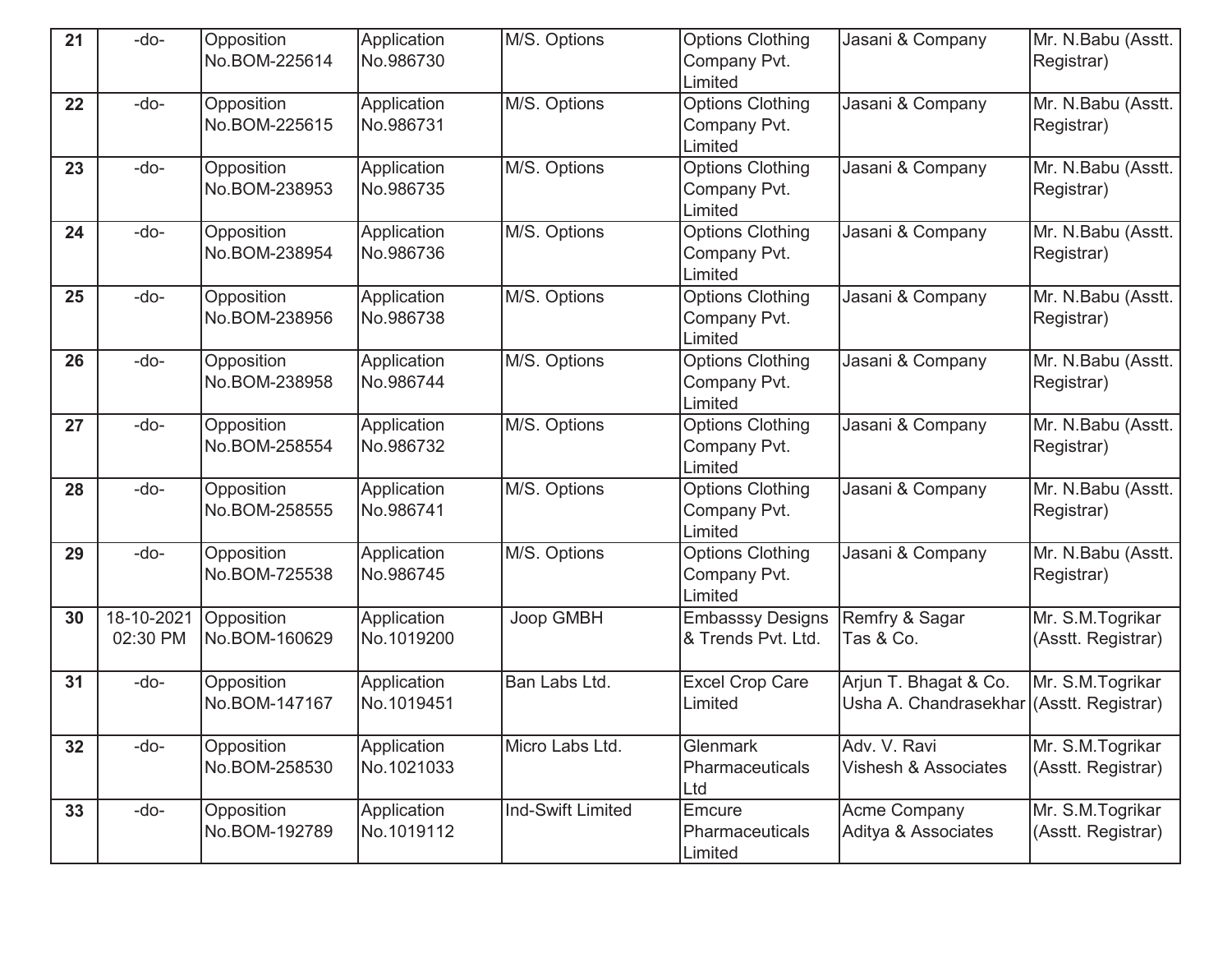| 34 | 20-10-2021 | Opposition                  | Application               | Cipla Limited            | M/S Vardhman              | Mrs. V.G. Paulkar,                          | Mr. S.M.Togrikar   |
|----|------------|-----------------------------|---------------------------|--------------------------|---------------------------|---------------------------------------------|--------------------|
|    | 02:30 PM   | No.BOM-188394               | No.1047121                |                          | <b>Exports</b>            | Advocate                                    | (Asstt. Registrar) |
|    |            |                             |                           |                          |                           | C.B. Kolgaokar                              |                    |
| 35 | -do-       | Opposition                  | Application               | <b>Unicure Remedies</b>  | <b>Chamunda Sales</b>     | <b>Indo Overseas Trade</b>                  | Mr. S.M.Togrikar   |
|    |            | No.BOM-162021               | No.1048454                | Pvt. Ltd.                | Corporation               | Marks Co.                                   | (Asstt. Registrar) |
|    |            |                             |                           |                          |                           | Varikasery & Varikasery                     |                    |
|    |            |                             |                           |                          |                           |                                             |                    |
| 36 | -do-       | Opposition<br>No.BOM-166622 | Application<br>No.1048454 | M/S. Cipla Limited       | Chamunda Sales            | Mr. V.G. Parulkar, Adv.   Mr. S.M. Togrikar |                    |
|    |            |                             |                           |                          | Corporation               | Varikasery & Varikasery (Asstt. Registrar)  |                    |
|    |            |                             |                           |                          |                           |                                             |                    |
| 37 | -do-       | Opposition                  | Application               | The Wellcome             | <b>Alkem Laboratories</b> | <b>Vishesh &amp; Associates</b>             | Mr. S.M.Togrikar   |
|    |            | No.BOM-165047               | No.1019528                | Foundation Limited.      | Ltd.                      |                                             | (Asstt. Registrar) |
|    |            |                             |                           | c/o. Burroughs           |                           |                                             |                    |
|    |            |                             |                           | Wellcome(Bindia)         |                           |                                             |                    |
|    |            |                             |                           | Limited                  |                           |                                             |                    |
| 38 | 21-10-2021 | Opposition                  | Application               | <b>Aglowmed Limited</b>  | M/S. Glow Export          | <b>Vishesh &amp; Associates</b>             | Mr. S.M.Togrikar   |
|    | 02:30 PM   | No.BOM-196363               | No.1049206                |                          | Trading Pvt. Ltd.         |                                             | (Asstt. Registrar) |
| 39 | -do-       | Opposition                  | Application               | Kumar Dal Mill           | <b>Shakti Foods</b>       | <b>Worldwide Registration</b>               | Mr. S.M. Togrikar  |
|    |            | No.BOM-207189               | No.1048999                |                          |                           | Bureau Varikasery &                         | (Asstt. Registrar) |
|    |            |                             |                           |                          |                           | Varikasery                                  |                    |
|    |            |                             |                           |                          |                           |                                             |                    |
| 40 | 25-10-2021 | Opposition                  | Application               | <b>Chandhok Bearings</b> | Amardeep Singh K.         | Ram Parkash Kumar &                         | Mr. S.M.Togrikar   |
|    | 02:30 PM   | No.BOM-168103               | No.1019920                | Pvt. Ltd.                | Chandhok                  | Co.                                         | (Asstt. Registrar) |
|    |            |                             |                           |                          |                           | M/S. Arjun T. Bhagat &<br>Co.               |                    |
| 41 | -do-       | Opposition                  | Application               | Yahoo Inc.               | Sanjay V. Shah            | <b>Anand And Anand</b>                      | Mr. S.M. Togrikar  |
|    |            | No.BOM-147510               | No.1020925                |                          | (H.U.F.), Vinod           | Adv. Chandrakant M.                         | (Asstt. Registrar) |
|    |            |                             |                           |                          | <b>Kumar Ramanlal</b>     | Joshi                                       |                    |
|    |            |                             |                           |                          | Shah (Karta)              |                                             |                    |
| 42 | 26-10-2021 | Opposition                  | Application               | Dunlop International     | M/S. India Tyre &         | Anand & Anand                               | Mr. S.M.Togrikar   |
|    | 02:30 PM   | No.BOM-226804               | No.867895                 | Limited                  | <b>Rubber Company</b>     | S.S. Datta & Associates (Asstt. Registrar)  |                    |
|    |            |                             |                           |                          | (India) Ltd.              |                                             |                    |
| 43 | -do-       | Opposition                  | Application               | Dunlop International     | M/S. India Tyre &         | Anand & Anand                               | Mr. S.M.Togrikar   |
|    |            | No.BOM-226807               | No.868583                 | Limited                  | <b>Rubber Company</b>     | S.S. Datta & Associates (Asstt. Registrar)  |                    |
|    |            |                             |                           |                          | (India) Ltd.              |                                             |                    |
| 44 | -do-       | Opposition                  | Application               | Dunlop International     | M/S. India Tyre &         | Anand & Anand                               | Mr. S.M.Togrikar   |
|    |            | No.BOM-230108               | No.868558                 | Limited                  | <b>Rubber Company</b>     | S.S. Datta & Associates (Asstt. Registrar)  |                    |
|    |            |                             |                           |                          | (India) Ltd.              |                                             |                    |